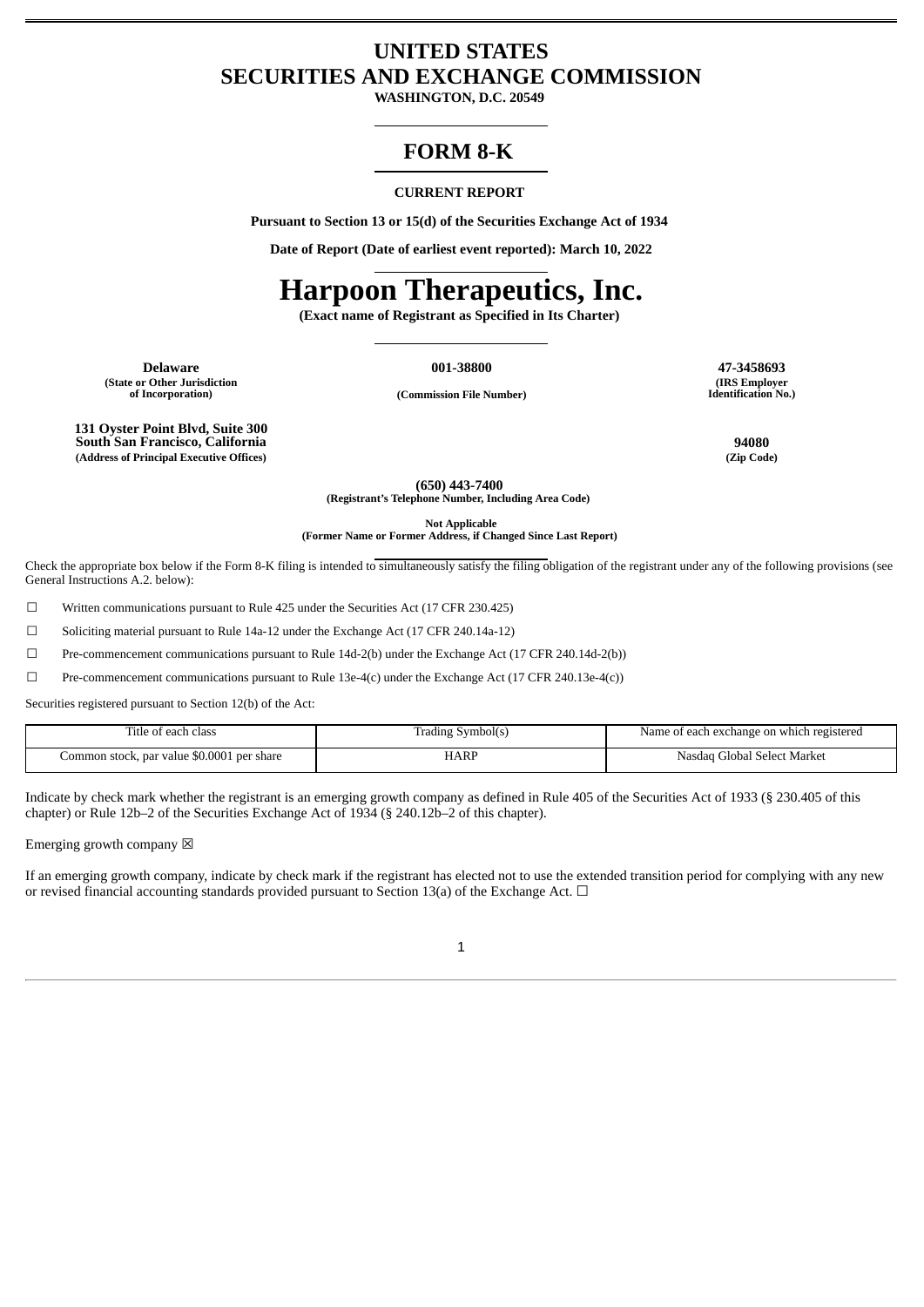## **Item 2.02 Results of Operations and Financial Condition.**

On March 10, 2022, Harpoon Therapeutics, Inc. ("Harpoon") issued a press release announcing its financial results for the fourth quarter and year ended December 31, 2021. A copy of the press release is furnished as Exhibit 99.1 to this Current Report on Form 8-K and is incorporated herein by reference.

The information in this Item 2.02 of this Form 8-K and the Exhibit 99.1 attached hereto shall not be deemed "filed" for purposes of Section 18 of the Securities Exchange Act of 1934, as amended (the "Exchange Act"), or otherwise subject to the liabilities of that Section, or incorporated by reference in any filing under the Securities Act of 1933, as amended, or the Exchange Act, except as shall be expressly set forth by specific reference in such a filing.

## **Item 9.01 Financial Statements and Exhibits.**

(d) Exhibits.

| Exhibit<br>$N_0$ . | <b>Description</b>                                                          |
|--------------------|-----------------------------------------------------------------------------|
| 99.1               | Press Release dated March 10, 2022.                                         |
| 104                | Cover Page Interactive Data File (embedded within the Inline XBRL document) |

2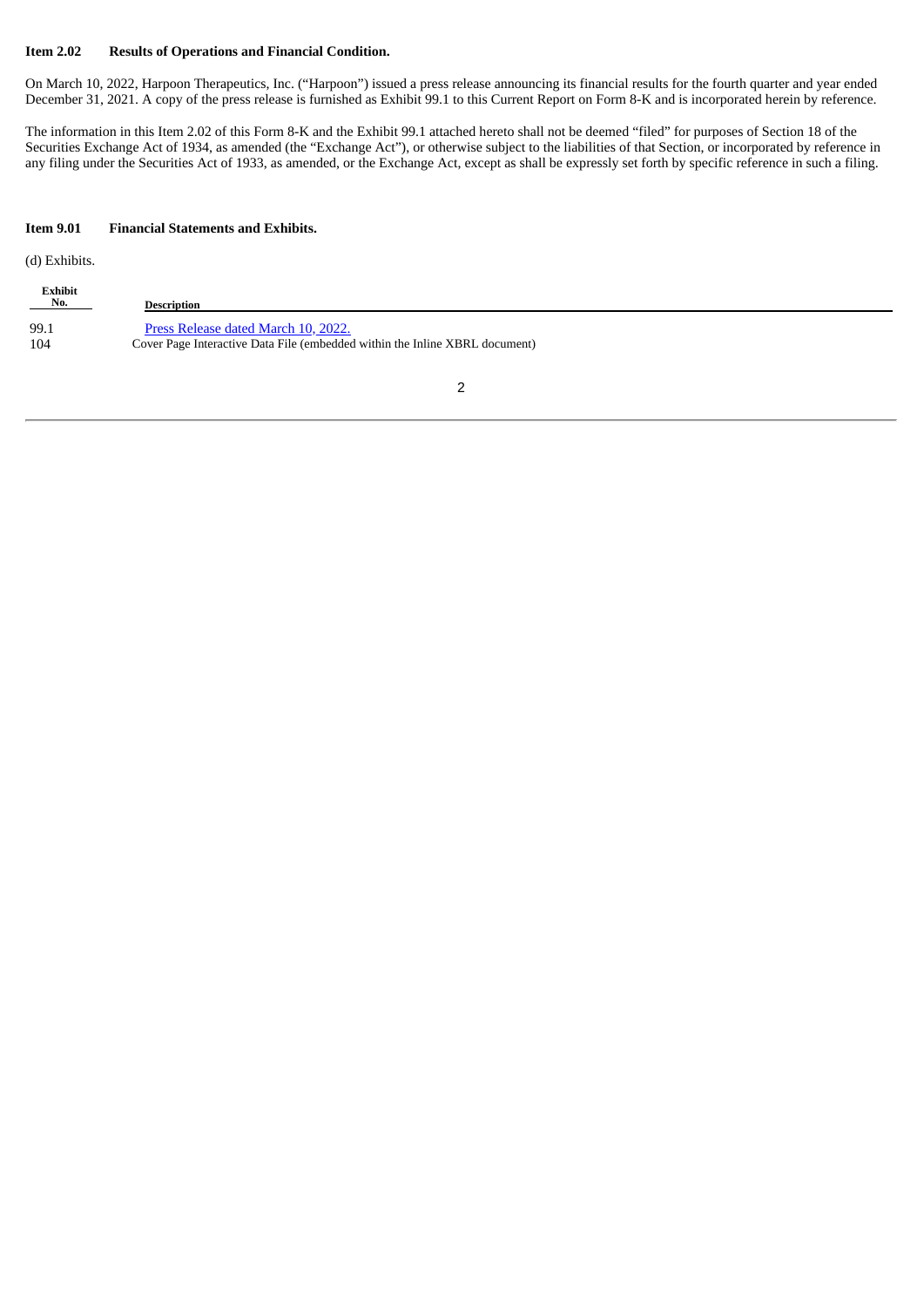## **SIGNATURES**

Pursuant to the requirements of the Securities Exchange Act of 1934, the registrant has duly caused this report to be signed on its behalf by the undersigned hereunto duly authorized.

## **HARPOON THERAPEUTICS, INC.**

| /s/ Julie Eastland                    |
|---------------------------------------|
| Julie Eastland                        |
| President and Chief Executive Officer |

Dated: March 10, 2022

By: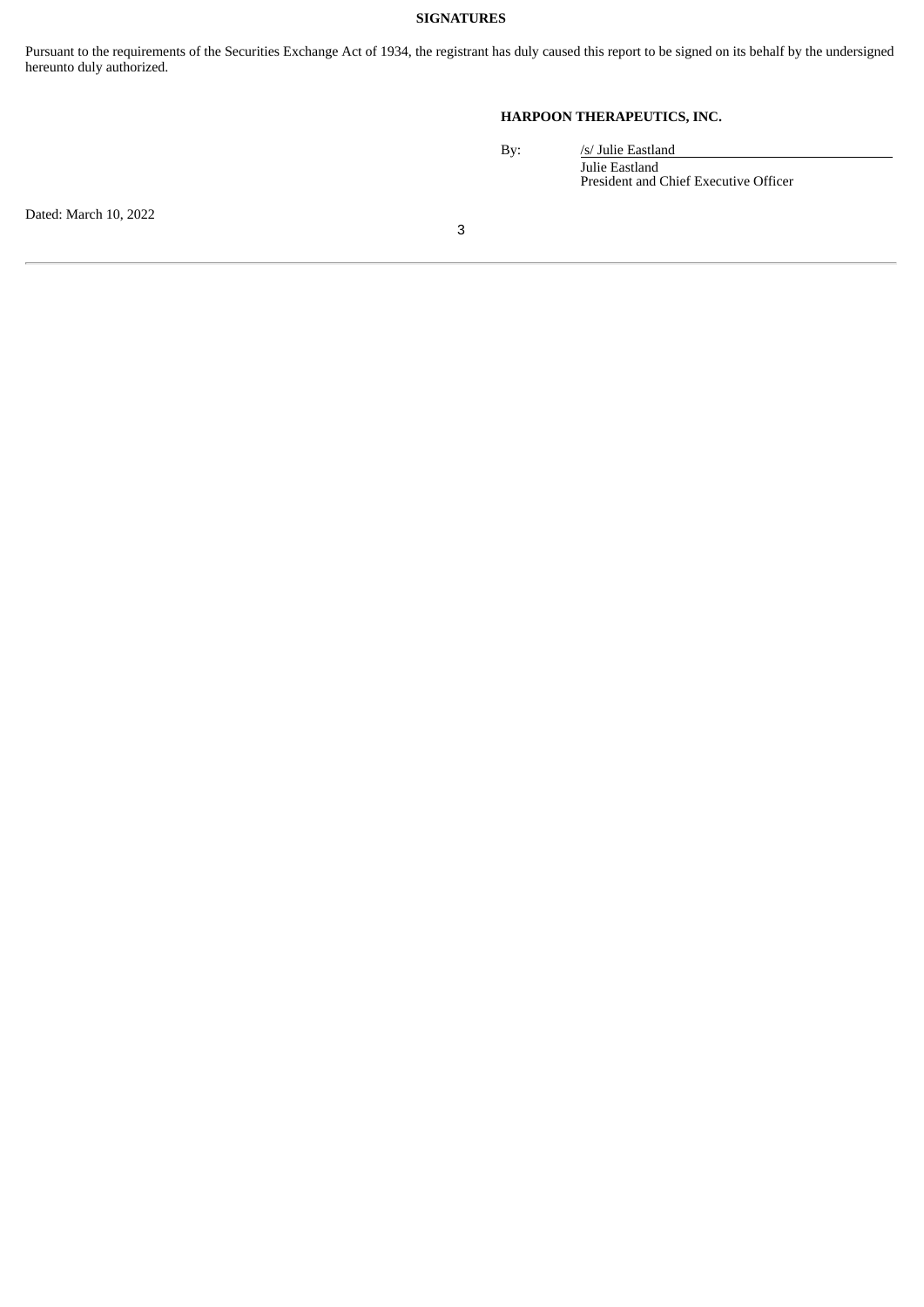## <span id="page-3-0"></span>**FOR IMMEDIATE RELEASE**

## **Harpoon Therapeutics Reports Fourth Quarter and Full Year 2021 Financial Results and Provides Corporate Update**

**SOUTH SAN FRANCISCO, Calif., March 10, 2022** - Harpoon Therapeutics, Inc. (Nasdaq: HARP), a clinical-stage immunotherapy company developing novel T cell engagers, today reported financial results for the fourth quarter and full year ended December 31, 2021 and provided a corporate update.

"We look forward to additional clinical advancements in the year ahead. We are focusing our resources on portfolio programs that show promising activity, including HPN328 and HPN217, while we advance new candidates into the clinic from our technology platforms," said Julie Eastland, President and Chief Executive Officer of Harpoon Therapeutics. "Additionally, we have conducted a careful and thorough analysis of our HPN424 data, including our clinical results to date, and based on those data we have made the decision to discontinue the HPN424 dose escalation study."

"We are committed to ongoing support of those patients who remain on our HPN424 trial. We thank the patients, investigators and our employees for supporting this clinical study," said Natalie Sacks, M.D., Chief Medical Officer of Harpoon Therapeutics.

### **Fourth Quarter 2021 and Recent Business Highlights and Upcoming Milestones**

- In March 2022, Harpoon announced Orphan Drug designation for HPN328 in small cell lung cancer
- In March 2022, Harpoon announced Fast Track designation for HPN217 in relapsed, refractory multiple myeloma
- In December 2021 Harpoon provided a pipeline update and in January 2022 issued milestone updates to highlight its TriTAC clinical progress, as well as its platform technologies and next clinical candidate in development:
	- o HPN328 (DLL3)
		- In the ongoing Phase 1/2 trial for HPN328, 3 out of 4 patients with small cell lung cancer in the two highest dose cohorts experienced target lesion (TL) reduction, with one patient achieving a confirmed partial response with a 53% TL reduction.
		- Harpoon to continue dose escalation to determine RP2D by year-end 2022.
	- o HPN217(BCMA)
		- Compelling initial clinical activity observed in escalation phase of ongoing trial;
		- Harpoon to select an RP2D and initiate dose expansion cohort by mid-2022.
	- o HPN536 (MSLN)
		- Complete dose escalation by year-end 2022.
	- o HPN601 (EpCAM)
		- Advancing Harpoon's first ProTriTAC molecule, with an IND submission anticipated by year-end 2022.
- In December 2021, at the 63rd American Society of Hematology Annual Meeting and Exposition, the company reported interim data from the Phase 1/2 study of HPN217, a half-life extended TriTAC targeting B cell maturation antigen (BCMA) for the treatment of relapsed, refractory multiple myeloma. An overall response rate of 63% and a

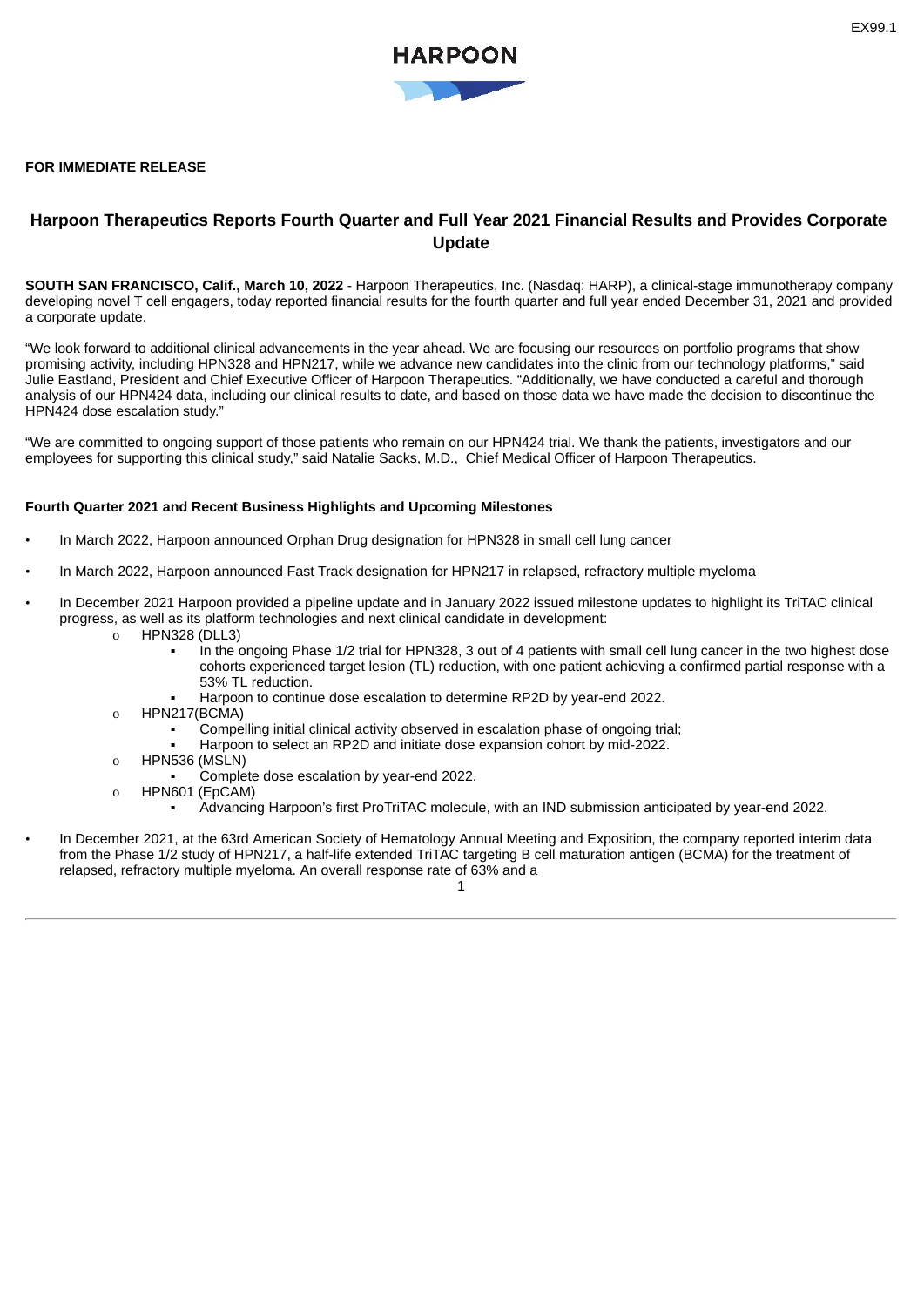disease control rate of 88% in the HPN217 2150 µg/week cohort was observed. These interim data demonstrated clinical activity at higher dose levels, strong target engagement, and a manageable safety profile.

• In November 2021, preclinical data supporting Harpoon's proprietary TriTAC-XR T cell engager platform was highlighted in a poster presentation at the 36th Annual Meeting of the Society for Immunotherapy of Cancer, demonstrating that the platform could mitigate toxicities such as cytokine release syndrome.

## **Fourth Quarter and Full Year 2021 Financial Results**

- Harpoon ended the fourth quarter of 2021 with \$136.6 million in cash, cash equivalents, and marketable securities compared to \$150.0 million as of December 31, 2020. The decrease of \$13.4 million to the cash balance at the end of the fourth quarter includes Harpoon's follow-on financing that closed on January 11, 2021 resulting in net proceeds of approximately \$107.6 million, less cash spend during the twelve months on operating expenses.
- The company's cash used in operating activities for the fiscal year ending December 31, 2021 was \$122.1 million, which exclusive of the Maverick litigation resulted in cash OPEX used of \$72.1 million compared to our guidance of \$75 million to \$80 million that was provided in November 2021.
- Revenue for the quarter ended December 31, 2021 was \$4.3 million compared to \$7.5 million for the quarter ended December 31, 2020. Revenue for the year ended December 31, 2021 was \$23.7 million, compared to \$17.4 million for the year ended December 31, 2020. For the fourth quarter ended December 31, 2021, the decrease in revenue was primarily due to zero revenue recognized related to Harpoon's Discovery Collaboration agreement with AbbVie. For the twelve months ended December 31, 2021, the increase in revenue was primarily due to revenue recognized from the Development and Option agreement with AbbVie.
- Research and development (R&D) expense for the quarter ended December 31, 2021 was \$20.7 million compared to \$15.1 million for the quarter ended December 31, 2020. R&D expense for the year ended December 31, 2021 was \$72.1 million, compared to \$52.6 million for the prior year. The increase for both periods primarily arose from higher clinical development and personnel-related expense, which included conducting preclinical studies and clinical trials for HPN424, HPN536, HPN217 and HPN328.
- General and administrative (G&A) expense for the quarter ended December 31, 2021 was \$5.2 million compared to \$3.9 million for the quarter ended December 31, 2020. For the year ended December 31, 2021, G&A expense was \$18.3 million compared to \$16.2 million for the year ended December 31, 2020. For both periods, the increase was primarily attributable to an increase in personnel expenses related to an increase in headcount and other professional services to support our operations as a public company, partially offset by a decrease in legal expenses associated with Maverick litigation.
- Net loss for the quarter ended December 31, 2021 was \$21.6 million compared to \$11.4 million for the quarter ended December 31, 2020. The net loss for the year ended December 31, 2021 was \$116.7 million compared to \$49.9 million for the prior year.

#### **About Harpoon Therapeutics**

Harpoon Therapeutics is a clinical-stage immunotherapy company developing a novel class of T cell engagers that harness the power of the body's immune system to treat patients suffering from cancer and other diseases. T cell engagers are engineered proteins that direct a patient's own T cells to kill target cells that express specific proteins, or antigens, carried by the target cells. Using its proprietary Tri-specific T cell Activating Construct (TriTAC®) platform, Harpoon is developing a pipeline of novel TriTACs initially focused on the treatment of solid tumors and hematologic malignancies. HPN217 targets BCMA and is in a Phase 1/2 trial for relapsed, refractory multiple myeloma. HPN328 targets DLL3 and is in a Phase 1/2 trial for small cell lung cancer and other DLL3-associated tumors. HPN536 targets

 $\overline{2}$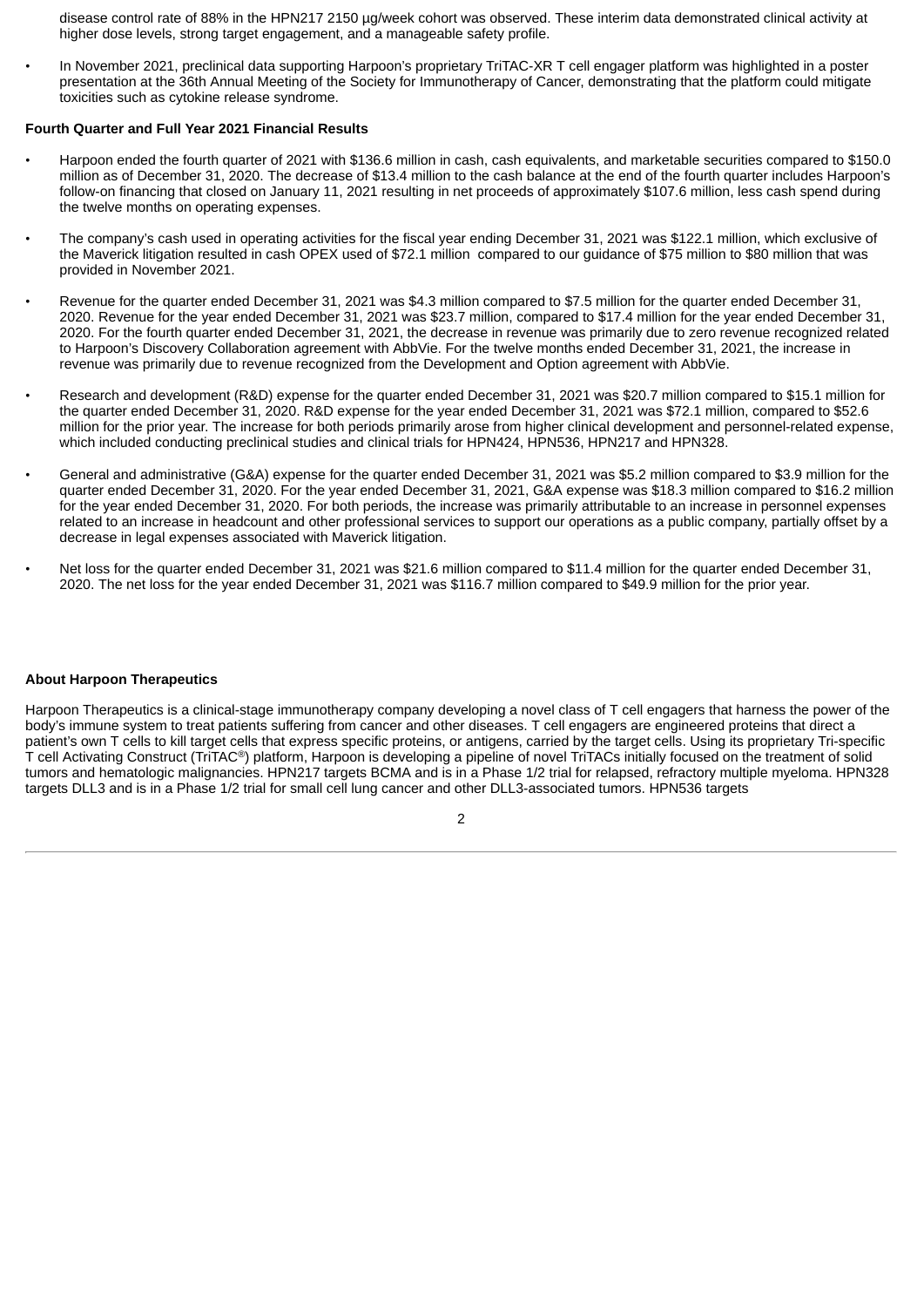mesothelin and is in a Phase 1/2a trial for cancers expressing mesothelin, initially focused on ovarian and pancreatic cancers. Harpoon has also developed a proprietary ProTriTAC™ platform, which applies a prodrug concept to its TriTAC platform to create a therapeutic T cell engager that remains inactive until it reaches the tumor. The company's third proprietary technology platform, extended release TriTAC-XR, is designed to mitigate cytokine release syndrome. For additional information about Harpoon Therapeutics, please visit www.harpoontx.com.

## **Cautionary Note on Forward-looking Statements**

This press release contains forward-looking statements within the meaning of the Private Securities Litigation Reform Act of 1995. Words such as "could," "look forward," "target," "will," and similar expressions (as well as other words or expressions referencing future events, conditions or circumstances) are intended to identify forward-looking statements. These forward-looking statements are based on Harpoon Therapeutics' expectations and assumptions as of the date of this press release. Each of these forward-looking statements involves risks and uncertainties that could cause Harpoon Therapeutics' clinical development programs, future results or performance to differ significantly from those expressed or implied by the forward-looking statements. Forward-looking statements contained in this press release include, but are not limited to, statements about the development and advancement of Harpoon Therapeutics' platforms and product candidates, including progress, timing, scope, design and interim results of clinical trials, ability of TriTAC-XR T cell engager platform to mitigate toxicities, such as cytokine release syndrome, the candidate's safety and tolerability profile, and other statements that are not historical fact. Many factors may cause differences between current expectations and actual results, including unexpected safety or efficacy data observed during clinical studies, preliminary data and trends may not be predictive of future data or results, may not demonstrate safety or efficacy or lead to regulatory approval by the FDA or other regulatory agencies, clinical trial site activation or enrollment rates that are lower than expected, unanticipated or greater than anticipated impacts or delays due to COVID-19, changes in expected or existing competition, changes in the regulatory environment, the uncertainties and timing of the regulatory approval process, the timing and results of unexpected litigation or other disputes, and the sufficiency of Harpoon Therapeutics' cash resources. These and other factors that may cause Harpoon Therapeutics' actual results to differ from those expressed or implied in the forward-looking statements in this press release are discussed in Harpoon Therapeutics' filings with the U.S. Securities and Exchange Commission, including under "Risk Factors" in Harpoon Therapeutics' annual report on Form 10-K for the year ended December 31, 2021 and future filings by Harpoon Therapeutics. Except as required by law, Harpoon Therapeutics assumes no obligation to update any forward-looking statements contained herein to reflect any change in expectations, even as new information becomes available.

#### **Contacts:**

Harpoon Therapeutics, Inc. Georgia Erbez Chief Financial Officer media@harpoontx.com

ICR Westwicke Robert H. Uhl Managing Director 858-356-5932 robert.uhl@westwicke.com